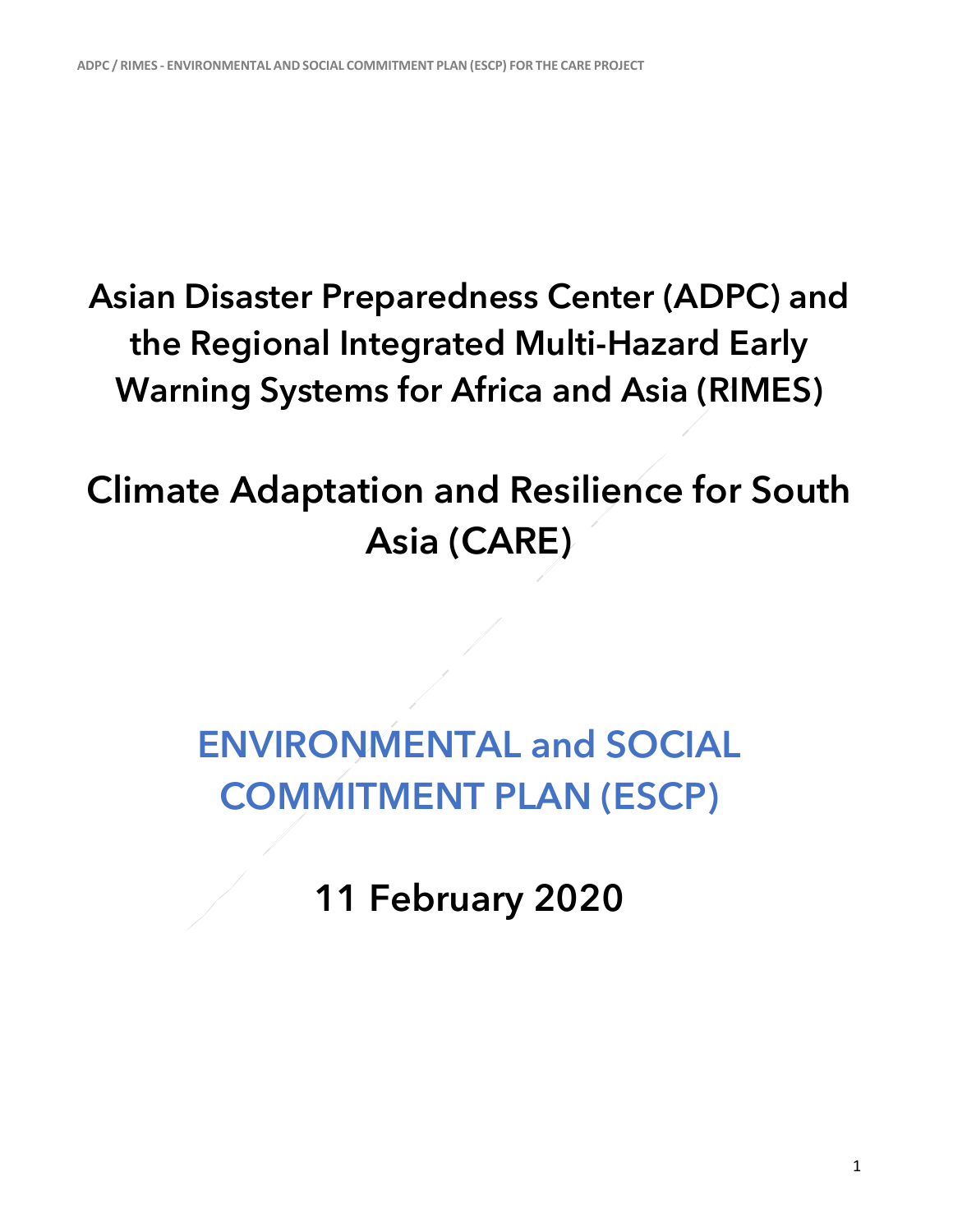## **ENVIRONMENTAL AND SOCIAL COMMITMENT PLAN**

- 1. **The Asian Disaster Preparedness Center, herein after called as "ADPC", and the Regional Integrated Multi-Hazard Early Warning System for Africa and Asia, herein after called as "RIMES",** will implement the **Climate Adaptation and Resilience for South Asia Project** ("CARE" Project). The International Bank for Reconstruction and Development/International Development Association, hereinafter called the "Bank", has agreed to provide financing for the Project.
- 2. **ADPC and RIMES** will implement material measures and actions so that the Project is implemented in accordance with the Environmental and Social Standards (**ESSs**). This Environmental and Social Commitment Plan (**ESCP**) sets out material measures and actions, any specific documents or plans, as well as the timing for each of these.
- 3. **ADPC and RIMES** will also comply with the provisions of any other environmental and social (E&S) documents required under the Environmental and Social Framework (ESF) and referred to in this ESCP, such as the Stakeholder Engagement Plan (SEP), and the timelines specified in the E&S documents.
- 4. The table on the following page summarizes the material measures and actions required, as well as their timing. **ADPC and RIMES** are responsible for compliance with all requirements of this ESCP.
- 5. Implementation of the material measures and actions set out in this ESCP will be monitored and reported to the **Bank** by **ADPC and RIMES** as required by the ESCP and the conditions of the legal agreement, and the **Bank** will monitor and assess progress and completion of the material measures and actions throughout implementation of the Project.
- 6. As agreed by the **Bank** and **ADPC and RIMES**, this ESCP may be revised from time to time during Project implementation, to reflect adaptive management of Project changes and unforeseen circumstances or in response to assessment of Project performance conducted under the ESCP itself. In such circumstances, **ADPC and RIMES** will agree to the changes with the **Bank** and will update the ESCP to reflect such changes. Agreement on changes to the ESCP will be documented through the exchange of letters signed between the **Bank** and **ADPC and RIMES**. **ADPC and RIMES** will promptly disclose the updated ESCP.
- 7. Where Project changes, unforeseen circumstances, or Project performance result in changes to the risks and impacts during Project implementation, **ADPC and RIMES** shall provide additional funds, if needed, to implement actions and measures to address such risks and impacts.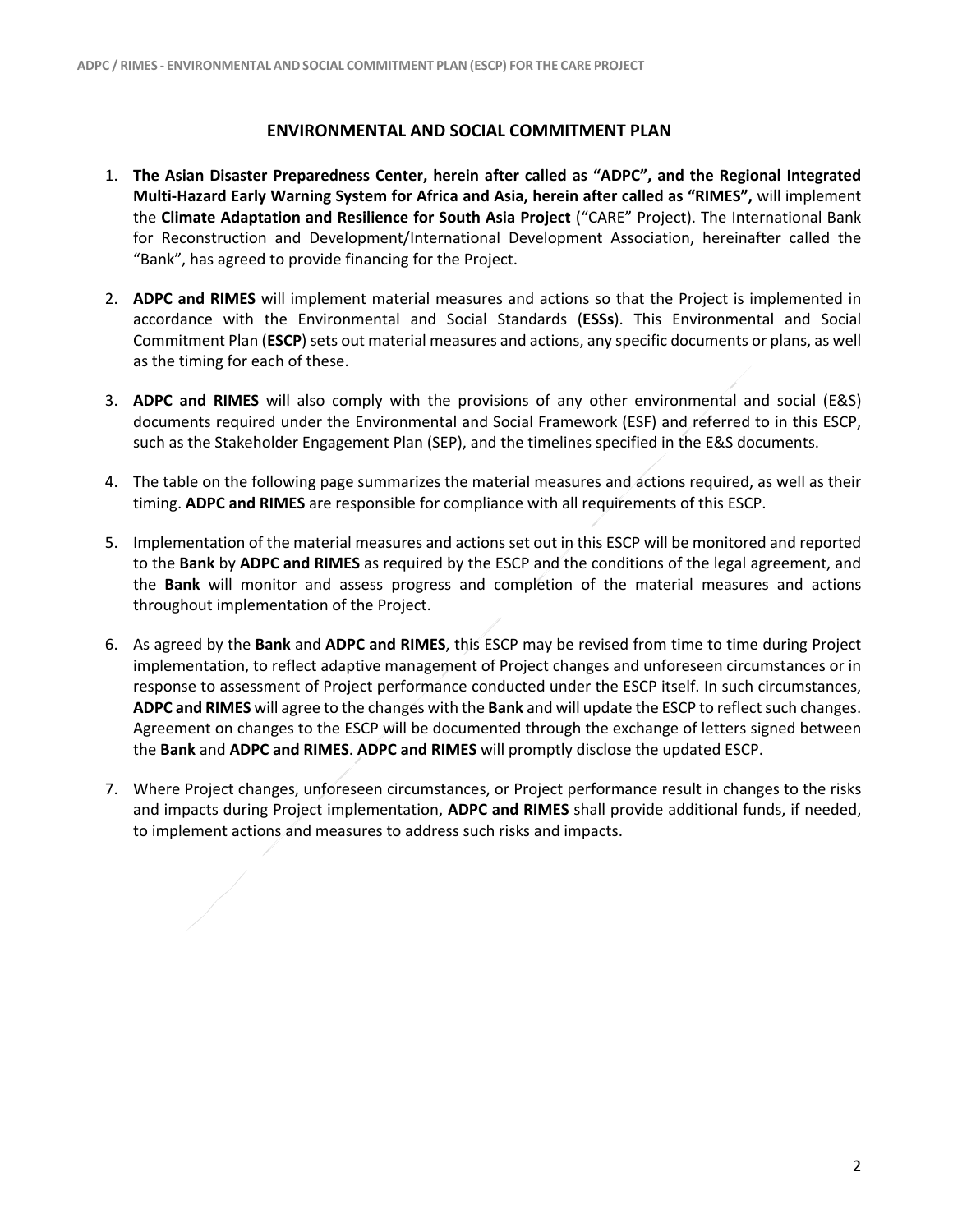| <b>MATERIAL MEASURES AND ACTIONS</b>       |                                                                                                   | <b>TIMEFRAME</b>                                     | <b>RESPONSIBILE ENTITY/AUTHORITY</b> |  |
|--------------------------------------------|---------------------------------------------------------------------------------------------------|------------------------------------------------------|--------------------------------------|--|
| <b>MONITORING AND REPORTING</b>            |                                                                                                   |                                                      |                                      |  |
| A                                          | <b>REGULAR REPORTING</b>                                                                          | Every 6 (six) months throughout project              | <b>ADPC and RIMES</b>                |  |
|                                            | Prepare and submit to the Bank regular monitoring reports on the                                  | implementation                                       |                                      |  |
|                                            | environmental, social, health and safety (ESHS) performance of                                    |                                                      |                                      |  |
|                                            | the Project, including but not limited to the implementation of the                               |                                                      |                                      |  |
|                                            | ESCP, stakeholder engagement activities, and functioning of the<br>Project's grievance mechanism. |                                                      |                                      |  |
| B                                          | <b>INCIDENTS AND ACCIDENTS</b>                                                                    | Within 48 hours after learning of the incident or    | <b>ADPC and RIMES</b>                |  |
|                                            | Promptly notify the Bank of any incident or accident related to the                               | accident                                             |                                      |  |
|                                            | Project.                                                                                          |                                                      |                                      |  |
|                                            | ESS 1: ASSESSMENT AND MANAGEMENT OF ENVIRONMENTAL AND SOCIAL RISKS AND IMPACTS                    |                                                      |                                      |  |
| 1.1                                        | <b>ORGANIZATIONAL STRUCTURE</b>                                                                   | Prior to Project effectiveness and maintained        | <b>ADPC and RIMES</b>                |  |
|                                            | Establish and maintain an organizational structure with qualified                                 | throughout Project implementation                    |                                      |  |
|                                            | staff and resources to support management of E&S risks.                                           |                                                      |                                      |  |
| 1.2                                        | <b>ENVIRONMENTAL AND SOCIAL ASSESSMENT</b>                                                        | Prior to Project appraisal and maintained throughout | <b>ADPC and RIMES</b>                |  |
|                                            | Project-related activities will be screened for environmental and                                 | Project implementation                               |                                      |  |
|                                            | social risks and impacts. If no further assessment is required as per                             |                                                      |                                      |  |
|                                            | this Project screening, no additional action needs to be                                          |                                                      |                                      |  |
|                                            | taken/carried out. If activities have potential environmental and                                 |                                                      |                                      |  |
|                                            | social risks and impacts based on the screening, E&S analysis and                                 |                                                      |                                      |  |
|                                            | management measures will be embedded in the Terms of                                              |                                                      |                                      |  |
|                                            | Reference of the activity and required in the activity outputs.                                   |                                                      |                                      |  |
| 1.3                                        | <b>MANAGEMENT TOOLS AND INSTRUMENTS</b>                                                           | Prior to Project appraisal and maintained throughout | <b>ADPC and RIMES</b>                |  |
|                                            | Screen project activities for any E&S risks and impacts in a manner                               | Project implementation                               |                                      |  |
|                                            | acceptable to the Bank. Environmental and social specialist will be                               |                                                      |                                      |  |
|                                            | engaged in subproject screening and implementation, with ToRs                                     |                                                      |                                      |  |
|                                            | incorporating E&S risk and impact analysis and management                                         |                                                      |                                      |  |
|                                            | measures, where relevant.                                                                         |                                                      |                                      |  |
| <b>ESS 2: LABOR AND WORKING CONDITIONS</b> |                                                                                                   |                                                      |                                      |  |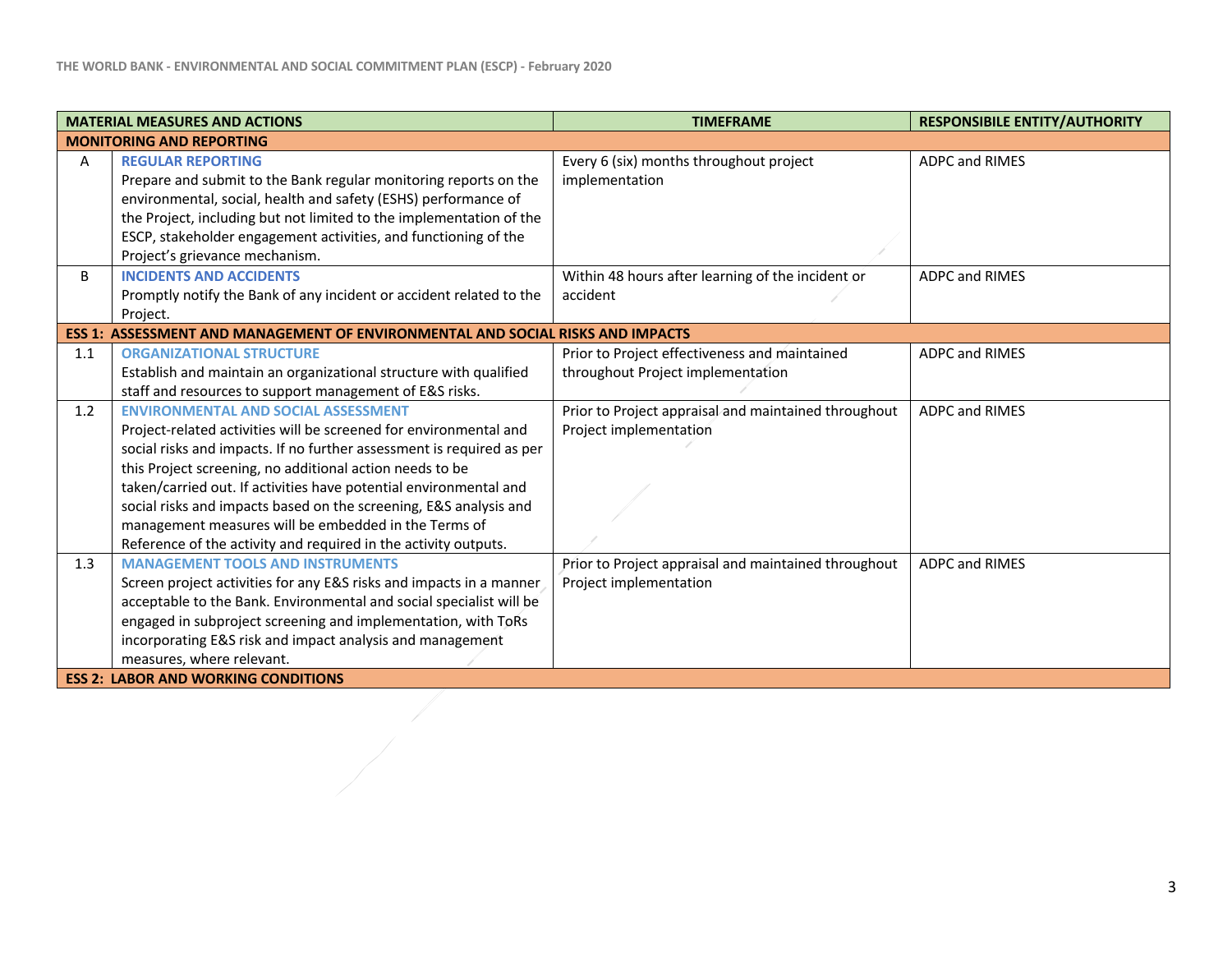| Maintained throughout Project implementation<br><b>ADPC and RIMES</b><br><b>LABOR MANAGEMENT PROCEDURES</b><br>2.1<br>The Project does not envisage any civil works. Therefore, LMPs<br>related to contracted workers are not relevant.<br>The Project activities will require services of direct workers such as<br>consultants (individuals as well as firms) to augment ADPC and<br>RIMES's capacity and specialist skillsets and to carry out studies,<br>plans, advisory services, analytics, etc. For this, the contracts for<br>the consultants and direct workers will ensure that relevant<br>aspects of ESS2 apply to Project workers, as appropriate, in<br>accordance with the type of workers involved in the Project, |  |  |  |  |
|-------------------------------------------------------------------------------------------------------------------------------------------------------------------------------------------------------------------------------------------------------------------------------------------------------------------------------------------------------------------------------------------------------------------------------------------------------------------------------------------------------------------------------------------------------------------------------------------------------------------------------------------------------------------------------------------------------------------------------------|--|--|--|--|
|                                                                                                                                                                                                                                                                                                                                                                                                                                                                                                                                                                                                                                                                                                                                     |  |  |  |  |
|                                                                                                                                                                                                                                                                                                                                                                                                                                                                                                                                                                                                                                                                                                                                     |  |  |  |  |
|                                                                                                                                                                                                                                                                                                                                                                                                                                                                                                                                                                                                                                                                                                                                     |  |  |  |  |
|                                                                                                                                                                                                                                                                                                                                                                                                                                                                                                                                                                                                                                                                                                                                     |  |  |  |  |
|                                                                                                                                                                                                                                                                                                                                                                                                                                                                                                                                                                                                                                                                                                                                     |  |  |  |  |
|                                                                                                                                                                                                                                                                                                                                                                                                                                                                                                                                                                                                                                                                                                                                     |  |  |  |  |
|                                                                                                                                                                                                                                                                                                                                                                                                                                                                                                                                                                                                                                                                                                                                     |  |  |  |  |
|                                                                                                                                                                                                                                                                                                                                                                                                                                                                                                                                                                                                                                                                                                                                     |  |  |  |  |
|                                                                                                                                                                                                                                                                                                                                                                                                                                                                                                                                                                                                                                                                                                                                     |  |  |  |  |
|                                                                                                                                                                                                                                                                                                                                                                                                                                                                                                                                                                                                                                                                                                                                     |  |  |  |  |
|                                                                                                                                                                                                                                                                                                                                                                                                                                                                                                                                                                                                                                                                                                                                     |  |  |  |  |
| including, inter alia, by adopting clear terms and conditions of                                                                                                                                                                                                                                                                                                                                                                                                                                                                                                                                                                                                                                                                    |  |  |  |  |
| employment, and adequate occupational, health and safety                                                                                                                                                                                                                                                                                                                                                                                                                                                                                                                                                                                                                                                                            |  |  |  |  |
| measures. ADPC and RIMES will also comply with all relevant                                                                                                                                                                                                                                                                                                                                                                                                                                                                                                                                                                                                                                                                         |  |  |  |  |
| international laws and regulations for labor and health and safety.                                                                                                                                                                                                                                                                                                                                                                                                                                                                                                                                                                                                                                                                 |  |  |  |  |
| ADPC and RIMES will ensure that the contracted party or parties                                                                                                                                                                                                                                                                                                                                                                                                                                                                                                                                                                                                                                                                     |  |  |  |  |
| comply with these contractual commitments throughout their                                                                                                                                                                                                                                                                                                                                                                                                                                                                                                                                                                                                                                                                          |  |  |  |  |
| respective periods of engagement.<br>2.2<br><b>GRIEVANCE MECHANISM FOR PROJECT WORKERS</b><br>ADPC and RIMES                                                                                                                                                                                                                                                                                                                                                                                                                                                                                                                                                                                                                        |  |  |  |  |
| Prior to Project effectiveness and maintained<br>throughout Project implementation                                                                                                                                                                                                                                                                                                                                                                                                                                                                                                                                                                                                                                                  |  |  |  |  |
| RIMES will adopt its existing grievance mechanism for Project staff<br>and consultants.                                                                                                                                                                                                                                                                                                                                                                                                                                                                                                                                                                                                                                             |  |  |  |  |
|                                                                                                                                                                                                                                                                                                                                                                                                                                                                                                                                                                                                                                                                                                                                     |  |  |  |  |
| ADPC will adopt the parts of the ADPC Personnel Policy related to                                                                                                                                                                                                                                                                                                                                                                                                                                                                                                                                                                                                                                                                   |  |  |  |  |
| grievance to extend provisions of the Personnel Policy to                                                                                                                                                                                                                                                                                                                                                                                                                                                                                                                                                                                                                                                                           |  |  |  |  |
| consultants.                                                                                                                                                                                                                                                                                                                                                                                                                                                                                                                                                                                                                                                                                                                        |  |  |  |  |
| <b>OCCUPATIONAL HEALTH AND SAFETY (OHS) MEASURES</b><br>Prior to Project effectiveness and maintained<br><b>ADPC and RIMES</b><br>2.3                                                                                                                                                                                                                                                                                                                                                                                                                                                                                                                                                                                               |  |  |  |  |
| RIMES will adopt its existing occupational, health and safety (OHS)<br>throughout Project implementation                                                                                                                                                                                                                                                                                                                                                                                                                                                                                                                                                                                                                            |  |  |  |  |
| regulations for Project staff and consultants.                                                                                                                                                                                                                                                                                                                                                                                                                                                                                                                                                                                                                                                                                      |  |  |  |  |
|                                                                                                                                                                                                                                                                                                                                                                                                                                                                                                                                                                                                                                                                                                                                     |  |  |  |  |
| ADPC will adopt its existing staff health and safety policies for                                                                                                                                                                                                                                                                                                                                                                                                                                                                                                                                                                                                                                                                   |  |  |  |  |
| Project staff and extend the relevant provisions of its Personnel                                                                                                                                                                                                                                                                                                                                                                                                                                                                                                                                                                                                                                                                   |  |  |  |  |
| Policy to consultants.                                                                                                                                                                                                                                                                                                                                                                                                                                                                                                                                                                                                                                                                                                              |  |  |  |  |
| <b>ESS 4: COMMUNITY HEALTH AND SAFETY</b>                                                                                                                                                                                                                                                                                                                                                                                                                                                                                                                                                                                                                                                                                           |  |  |  |  |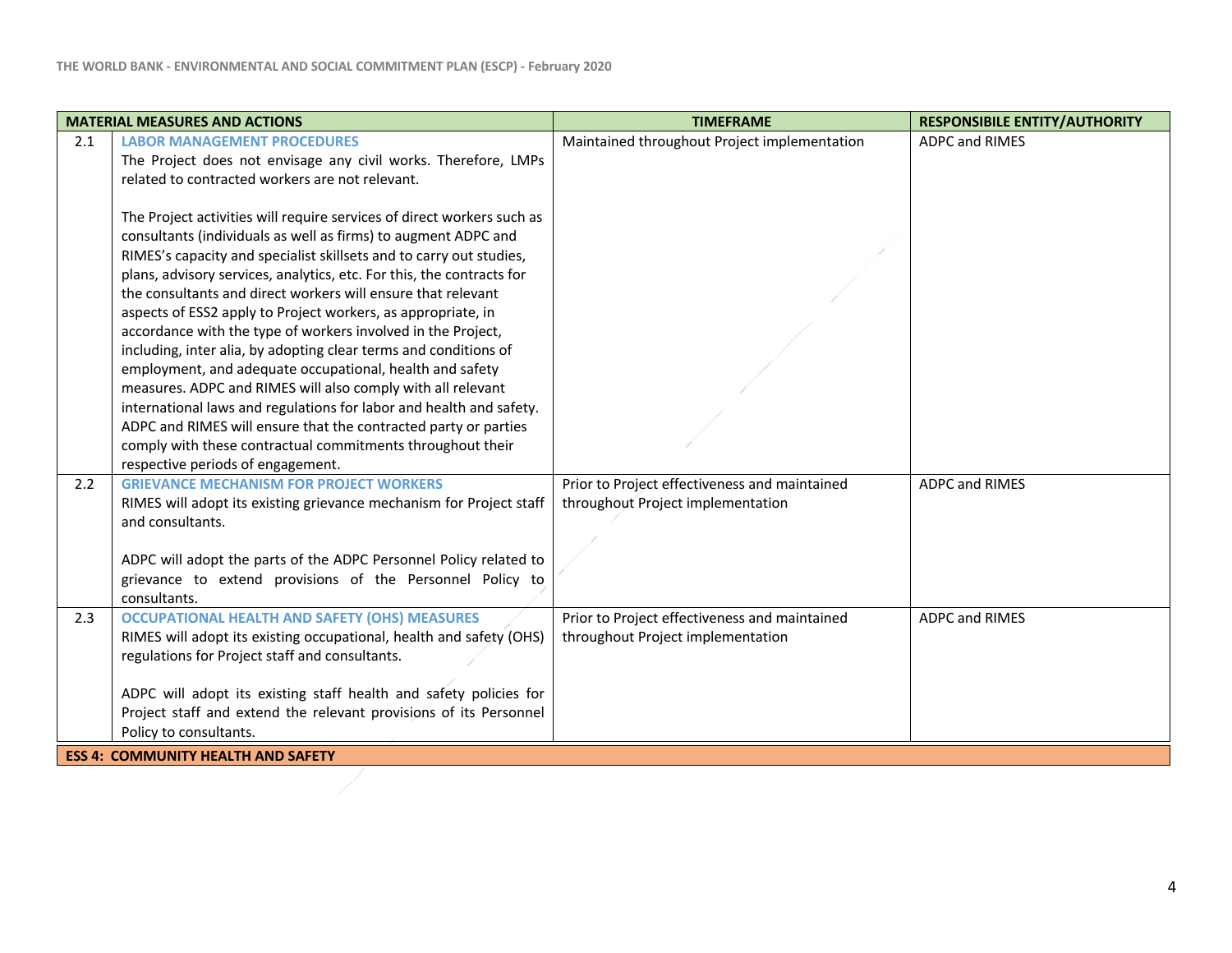| 4.3                                                              | <b>GBV AND SEA RISKS:</b>                                                                                                              | Prior to Project approval and maintained | <b>ADPC and RIMES</b> |  |
|------------------------------------------------------------------|----------------------------------------------------------------------------------------------------------------------------------------|------------------------------------------|-----------------------|--|
|                                                                  | RIMES will adopt and implement its Gender Strategy to manage the<br>risks for gender-based violence (GBV), and sexual exploitation and | throughout Project implementation        |                       |  |
|                                                                  | abuse (SEA) during project implementation.                                                                                             |                                          |                       |  |
|                                                                  |                                                                                                                                        |                                          |                       |  |
|                                                                  | ADPC will enforce, extend, and adopt its Gender and Diversity                                                                          |                                          |                       |  |
|                                                                  | Framework, Child Protection Policy, and Sexual Harassment Policy to all                                                                |                                          |                       |  |
|                                                                  | relevant Project staff and consultants.                                                                                                |                                          |                       |  |
| 4.4                                                              | <b>GBV AND SEA RISKS DURING PROJECT IMPLEMENTATION:</b>                                                                                | Prior to Project effectiveness and       | <b>ADPC and RIMES</b> |  |
|                                                                  | RIMES will ensure implementation of measures to address GBV and SEA                                                                    | maintained throughout Project            |                       |  |
|                                                                  | risks and impacts that may arise during Project implementation.                                                                        | implementation                           |                       |  |
|                                                                  |                                                                                                                                        |                                          |                       |  |
|                                                                  | ADPC will apply and enforce the institution's Gender and Diversity                                                                     |                                          |                       |  |
|                                                                  | Framework, the Sexual Harassment Policy and the Child Protection                                                                       |                                          |                       |  |
|                                                                  | Policy, to address anticipated GBV and SEA risks that may arise during                                                                 |                                          |                       |  |
|                                                                  | project implementation.                                                                                                                |                                          |                       |  |
| <b>ESS 10: STAKEHOLDER ENGAGEMENT AND INFORMATION DISCLOSURE</b> |                                                                                                                                        |                                          |                       |  |
| 10.1                                                             | <b>STAKEHOLDER ENGAGEMENT PLAN PREPARATION AND</b>                                                                                     | Prior to the Project appraisal and       | <b>ADPC and RIMES</b> |  |
|                                                                  | <b>IMPLEMENTATION</b>                                                                                                                  | maintained throughout Project            |                       |  |
|                                                                  | A Stakeholder Engagement Plan (SEP) will be developed, consulted upon                                                                  | implementation                           |                       |  |
|                                                                  | and disclosed, which describes how regional- and national-level                                                                        |                                          |                       |  |
|                                                                  | stakeholders will be engaged throughout the life of the Project, as well                                                               |                                          |                       |  |
|                                                                  | as how information will be provided to and received from these                                                                         |                                          |                       |  |
|                                                                  | stakeholders.                                                                                                                          |                                          |                       |  |
| 10.2                                                             | <b>PROJECT GRIEVANCE MECHANISM:</b>                                                                                                    | Prior to Project effectiveness and       | <b>ADPC and RIMES</b> |  |
|                                                                  | Prepare, adopt, maintain and operate a project grievance mechanism,                                                                    | maintained throughout Project            |                       |  |
|                                                                  | as described in the SEP.                                                                                                               | implementation                           |                       |  |
| <b>CAPACITY SUPPORT (TRAINING)</b>                               |                                                                                                                                        |                                          |                       |  |